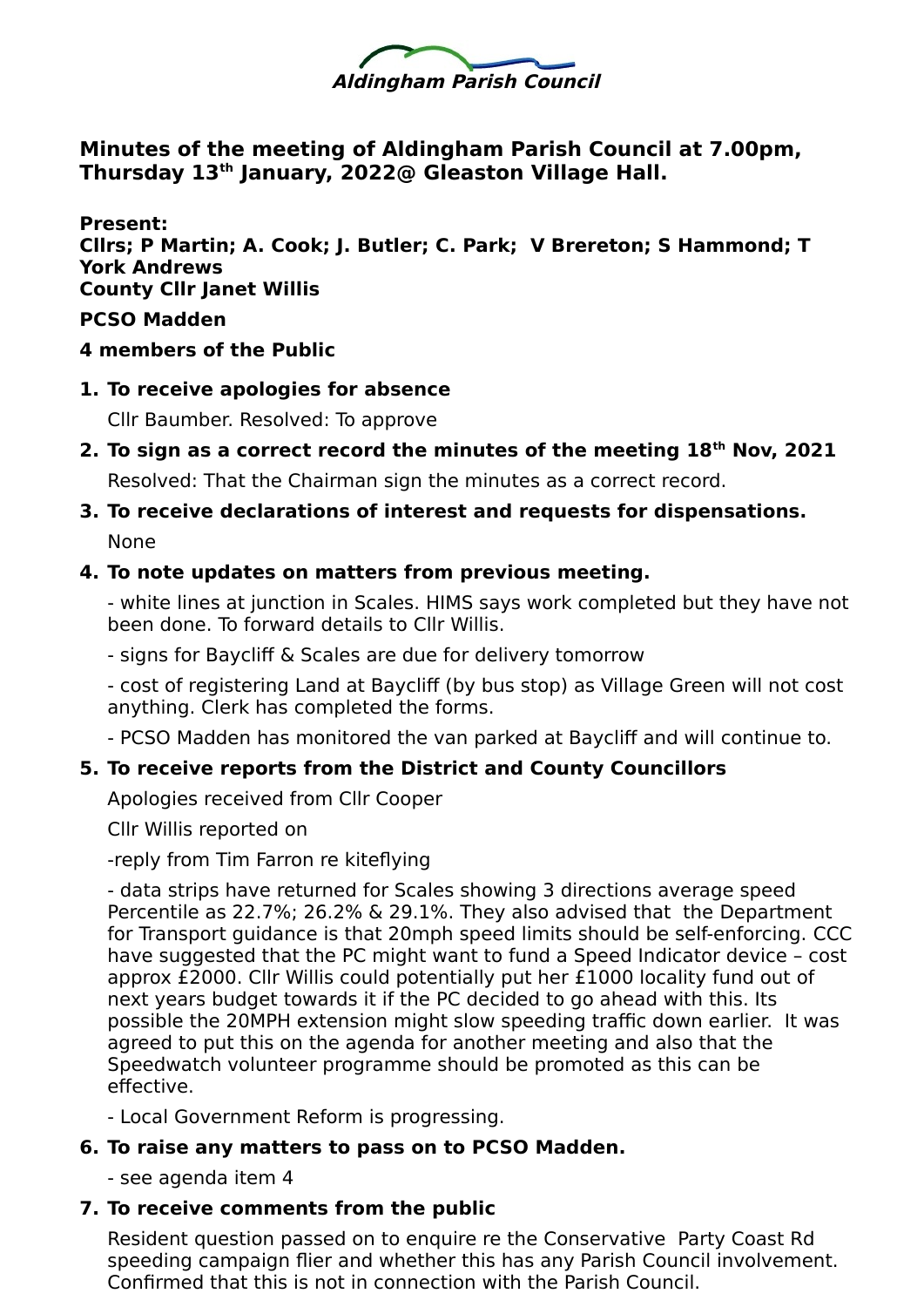## **8. To comment on current planning applications and planning issues**

Resolved: To ratify response to the following applications: (submitted by the Clerk using delegated powers in between meetings)

SL/2021/1169 - Land west of Mill Lane, Gleaston - Erection of agricultural building and ancillary hard standing. Response of no objections

SL/2021/1097 - Field and barn accessed opposite Moorhouse Farm, Scales - Change of use of part agricultural field and existing store to 3 static timber holiday lodges and associated works – response of objection submitted.

SL/2021/1133 – Track off Long Lane, Goadsbarrow - Replacement enlarged steel framed storage building – response of no objections submitted

 - Enforcement query - re Moat Farm, Shepherds hut being used as holiday let.. Clerk to

submit enquiry to SLDC enforcement.

 - Development enquiry also re agricultural Barn at Gleaston on Riddings Lane & Barn

at Baycliff. Clerk to check planning lists to see if these have been Prior Notification only (permitted development)

### **9. To review draft 2022/2023 budget, including Clerks SCP salary scale and agree Precept request.**

Resolved: Clerk SCP scale to move to SC17 from 1<sup>st</sup> April and Precept request of £13041. This represents an increase of £1341 ( 11.46%) to meet all budgeted expenditure for 2022/2023 (which includes a tree survey and associated works that the PC has a duty to carry out). This will show as a higher percentage increase on the Council Tax bill as this is a different calculation made by SLDC according to the tax base (no of properties paying Council Tax) for the year. Clerk to write an explanation of the process/budget and Precept increase to be circulated.

### **10. To receive updates on kiteflying**

 No recent debris. Positive discussions with Natural England who plan to attend at a time when the kiteflyers are there and it is believed that kiteflyers may need permission from the landowner and a permit from Natural England. NE are going to explore this.

### **11. To receive updates on Coast Road/Highways issues & agree actions**

- Speed strip data received for Scales. See agenda item 5.

- Flooding @ Aldingham. This is held up with CCC by waiting for the Marine Management permission. Cllr Willis will look at communicating directly with Marine Management.

- speedwatch - to look at trying to promote this again in the Villages

- white lines at Baycliff bend to make dotted line a solid line – previously CCC have said this would cost a lot of money despite the PC suggestion of changing it when the white lines are renewed. Cllr Willis will speak to Helen Karassian again re any way of achieving this.

### **12.To receive updates on Leece Tarnside and note cost of Land Registry costs and agree any actions.**

The Clerk reported that Land Registry cost looks to be £40. Resolved: To proceed with registration. Cllr Martin following up on visit/letter.